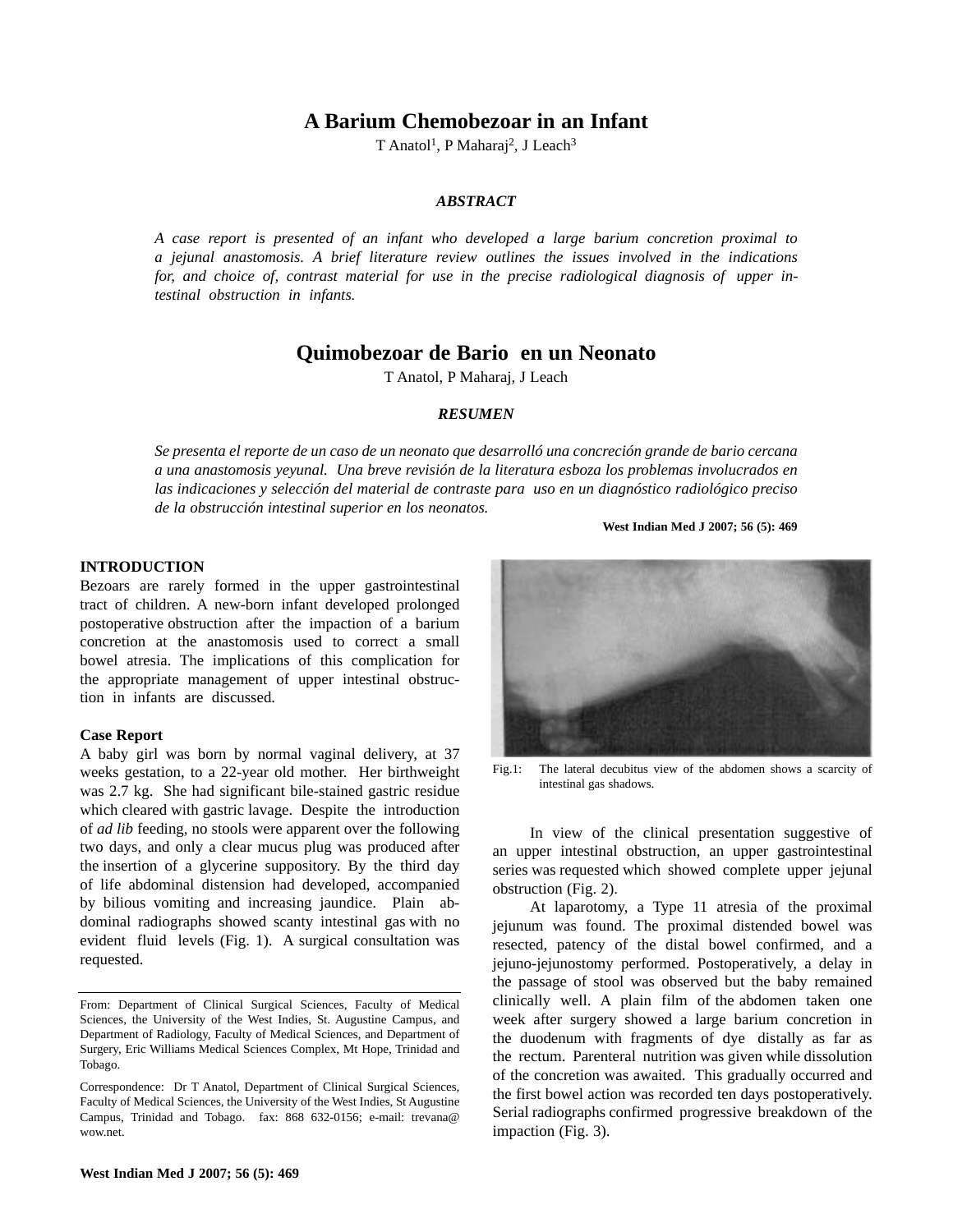Fig. 2: The radio-opaque meal confirms a complete upper jejunal obstruction.



Fig. 3: A plain film taken on postoperative day 19 shows a residual concretion in the duodenum, as well as small radio-opaque fragments in the distal bowel.

Oral feeds were eventually introduced on the 25<sup>th</sup> day after surgery and the absence of residual radio-opaque material was confirmed on a plain film taken three days later. The baby was discharged home after a another week. At postoperative review at the age of nine months, she had made good progress and was gaining weight satisfactorily.

### **DISCUSSION**

There has been a report of the development of a duodenal bezoar in an infant after the repair of a jejunal atresia complicated by anastomotic dysfunction but this was not associated with barium ingestion (1). A solitary literature report of the formation of a barium chemobezoar describes its occurrence in the large bowel of an elderly patient after a barium enema (2). Although physical examination and plain abdominal X-rays are usually enough to make a specific diagnosis in infantile intestinal obstruction, contrast studies are still occasionally required for clarification (3). This is particularly the case when few intestinal gas shadows are visible on plain abdominal films (4) as happened with this infant.

The approach to imaging of the gastrointestinal tract in neonates, including both the method of examination and the choice of contrast medium requires close cooperation between surgeon and radiologist (3). However, the best possible circumstances do not always apply and it might be useful to review the principles of management.

The literature documents the possibility of ingested barium contributing to bowel obstruction. Impaction typically occurs in the distal small bowel or colon in patients with delayed transit when continuing absorption of water from the barium preparation has permitted precipitation of the barium salt out of solution. This may occur several days after the study due to a variety of circumstances. These include abnormally viscid bowel contents in cystic fibrosis (5) or delayed passage in such conditions as myxoedema (6) or scleroderma (7). The paralytic ileus that follows laparotomy and anastomosis has a similar negative effect on transit and may give rise to the problem at a much higher level in the gut.

Despite this, barium is still advocated for the investigation of small bowel obstruction in adults, primarily because of its advantages over hyperosmolar water soluble agents such as gastrografin. The latter tends to attract additional fluid into the gut and this may lead to dilution and poor resolution increasing intravascular depletion and acidbase disturbances, as well as the risk of severe pulmonary oedema and reflex bronchospasm on aspiration. There is particular concern about the use of these agents in children (8).

Criteria for the choice of contrast agents are fairly well defined, influenced by considerations of the chemistry, advantages and disadvantages of various groups of these agents (9). Water soluble contrast materials, such as metrizamide, which are isotonic, have been available for sometime. They possess many advantages over barium and hypertonic water-soluble agents, and the excellent gastrointestinal tract visualization they produce makes them agents of choice